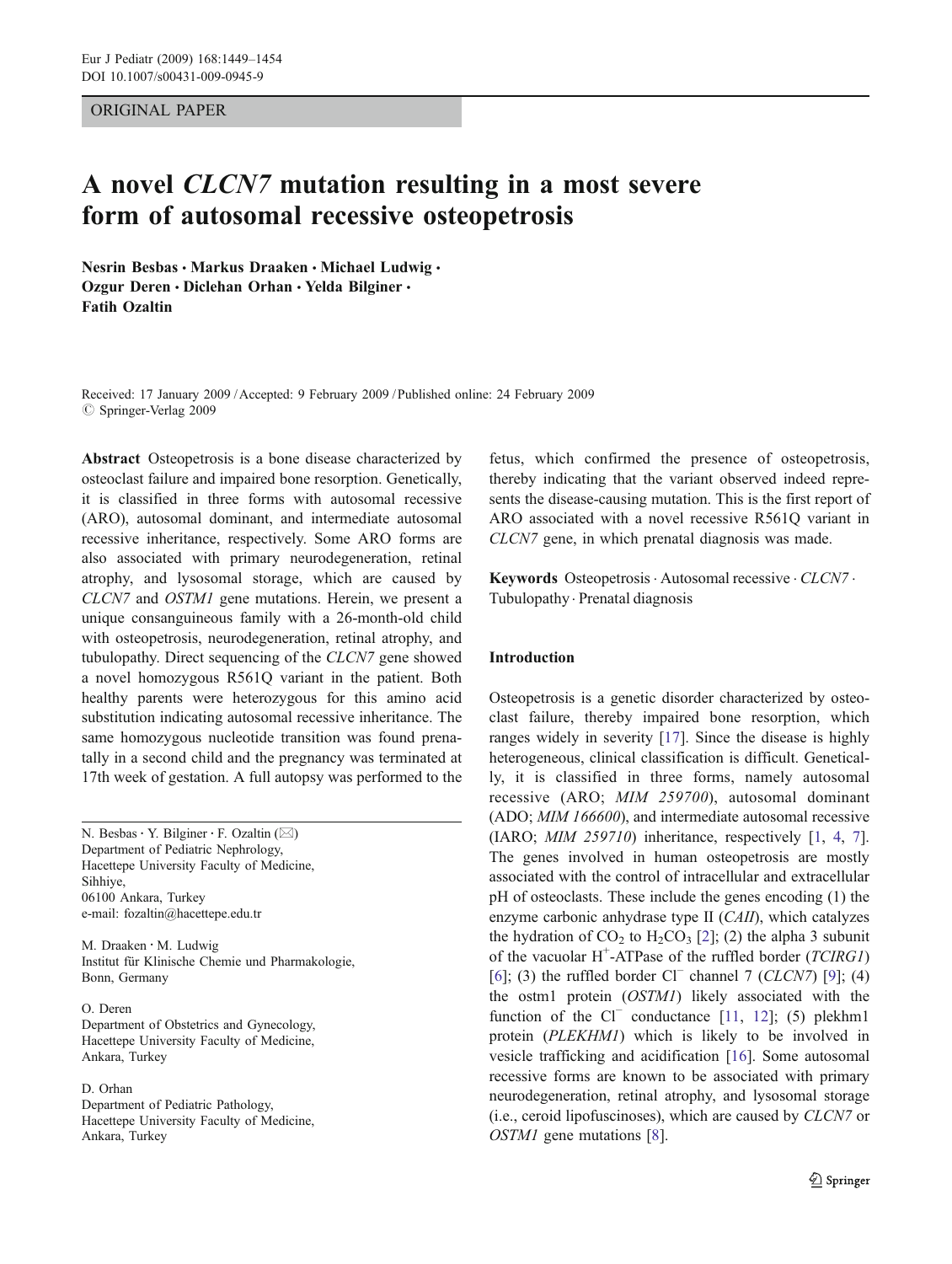Herein, we present a unique consanguineous family with a child with osteopetrosis, neurodegeneration, retinal atrophy, and organomegaly probably associated with lysosomal storage, all of which are compatible with CLCN7 mutation.

## Patient and methods

## Patient

A 26-month-old male patient was admitted to Hacettepe University Faculty of Medicine, Pediatric Nephrology Unit due to motor–mental retardation and blindness that were recognized when he was 3 months old. The parents were first degree relatives. In the physical examination, a significantly delayed motor and mental development was noted. The body weight and height were 11.400 g (between 10th and 25th percentile) and 86 cm (between 10th and 25th percentile), respectively. The head circumference was 52 cm (more than +2 SD). A gum hyperplasia, proptosis, and enlarged abdomen with marked hepatosplenomegaly were noted. In the neurological examination, axial hypotonicity and absence of bilateral pupil reactions were prominent. Ophtalmological examination showed disseminated pigmentary epithelial atrophy in the macula and the retina. He was not able to walk, sit, and talk. Laboratory evaluation of the patient was as follows: hemoglobin 10.9 g/dl, WBC 5,500/mm<sup>3</sup> , platelet 300,000/mm<sup>3</sup> , serum levels of alanine aminotransferase 167 IU/ml (N 5–40), aspartate aminotransferase 293 IU/ml (N 8–33), gamma glutamyl transpeptidase 94 IU/ml  $(N 5-40)$ , glucose 111 mg/dl ( $N$  70–110), blood urea nitrogen 9 mg/dl ( $N$  5– 18), creatinine 0.13 mg/dl (N 0.6–1.2), uric acid 1.83 mg/dl (N 2.7–8.5), calcium 9.5 mg/dl (N 8.6–10.2), phosphate 4 mg/dl (N 2.3–4.7) with normal 25-hydroxy vitamin D (27.3  $\mu$ g/l, N 10–60) and increased intact parathyroid hormone levels (110 pg/ml,  $N$  12–65), sodium 138 mEq/l (N 138–145), potassium 4.09 mEq/l (N 3.4–4.7), chloride 101 mEq/l ( $N$  98–107), total protein 6.4 g/dl ( $N$  6–8), and albumin 4.2 g/dl ( $N$  3.8–5.4). In blood gas analysis, pH was 7.34 with a 23.7 mmol/l bicarbonate level. Urinalysis showed 30 mg/dl of proteinuria, with a specific gravity of 1,019, a pH of 7, and 500 mg/dl of glucosuria with normal sediment. Urinary beta-2 microglobulin was >20,000 ng/ml  $(N \t 0-300)$ . Also, 24-h urinary calcium and protein excretion were 4.6 mg/kg  $(N<4 \text{ mg/kg/day})$  and 96 mg (N<150 mg/day), respectively. Tubular phosphate reabsorption was calculated as 85% with a 0.67 mmol/l of renal threshold for phosphate (TmP/GFR)  $(N \ 1.87 \pm 0.14)$  in neonates). Serology for toxoplasma, rubella, cytomegalovirus, herpes, and hepatitis virus was negative. Urine and serum amino acid analyses were normal. Tandem mass spectrophotometry showed no abnormality. Isoelectrofocussing of sialotransferrins on filter paper result was normal. Skeletal radiographs were compatible with osteopetrosis (Fig. 1). Abdominal ultrasonography detected a marked hepatosplenomegaly and increased echogenity in both kidneys. Cranial magnetic resonance imaging showed cerebral atrophy, ventricular dilatation, and bilaterally focal increased intensity in the occipital periventricular and subcortical white matter (gliosis). Electroencephalography and brain auditory-evoked potentials were normal. The patient never brought to visits for 2 years until the parents suddenly appeared seeking prenatal diagnosis for the second pregnancy at 15th week of the gestational age. At that time, we learned that the first sibling was suffering from pulmonary insufficiency in another hospital and died a few weeks later. Since we did not know the underlying genetic defect in the index case, we speeded up the genetic studies for the prenatal diagnosis of the second sibling. CLCN7 gene was the first target to be screened due to typical clinical findings as well as consanguinity between parents suggesting autosomal recessive inheritance.

## Mutational analysis

EDTA blood samples were obtained from patient and the parents. Isolation of genomic DNA was carried out by using the QIAmp DNA Blood Kit (Qiagen, Hilden, Germany). All 25 exons of CLCN7 were amplified by standard PCR protocol. Primer sequences are available on request.



Fig. 1 Skeletal X-ray of the patient. Sclerotic bones along with multiple fracture lines that were typical for osteopetrosis were noted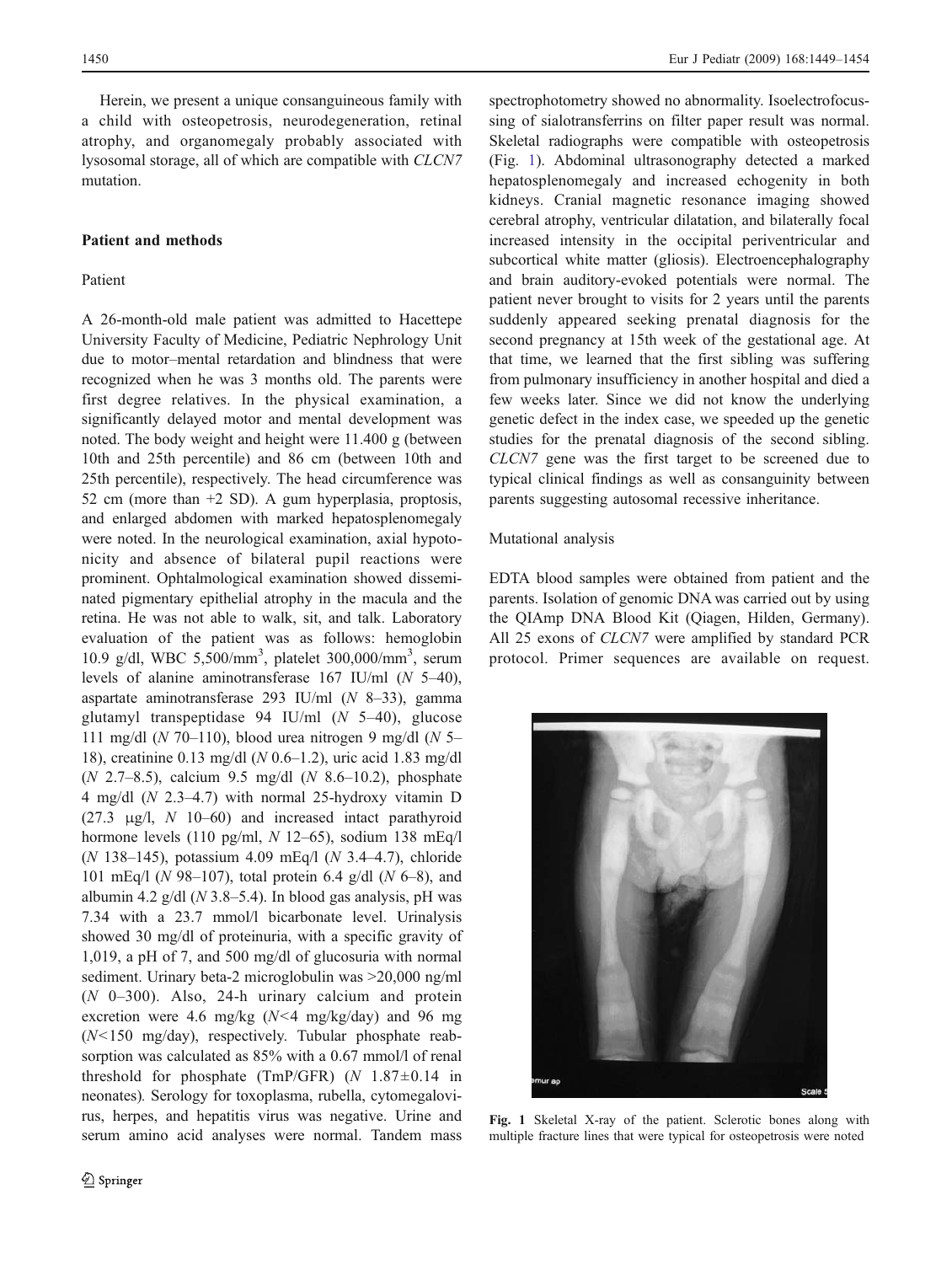Fig. 2 Sequences of the exon 19 of the CLCN7 in index case, the parents, and the fetus. Sequence analysis of the index case showed a homozygous adenine substitution for guanine at position c.1792, which resulted in a change of arginine at position 561 to glutamine (a); the parents were heterozygous for this variation (b); the fetus was also carrying this variation homozygously which was shown in both fetal samples (i.e., CVS chorion villus sampling (c) and  $AM$  amniocentesis  $(d)$ )



Mutational analysis of CLCN7 was performed by direct sequencing of all 25 exons of the gene including the flanking intronic regions. Variations observed were confirmed by sequencing the complementary strand. Segregation analysis was carried out in parental samples and DNA samples from 25 unrelated healthy Caucasians and 25 Turkish subjects (100 alleles) served as normal controls.

#### Restriction enzyme digestion

A restriction enzyme, HpyCH4H, that recognizes the mutant variant (TGCA instead of TGCG) was purchased and restriction digest was carried out according to the manufacturer's recommendations (New England Biolabs, Beverly, MA, USA). For this purpose, new primers were designed so that there would be a further recognition site in the PCR product that could serve as internal cutting control. Primers are available from the authors upon request.

## **Results**

#### Mutational analyses

Direct sequencing of the CLCN7 showed a homozygous adenine substitution for guanine at position c.1792 (Gen-Bank acc. no. NM\_001287) resulted in R561Q variant in exon 19 (Fig. 2). We also detected a heterozygous C/T variant in intron 20 (position −35). Segregation of R561Q was confirmed by direct sequencing of parental DNA samples, which were heterozygous for the same variation (Figs. 2 and 3). The absence of this variation was shown in 100 control chromosomes from healthy individuals of matched ethnic origin using restriction analysis. After the

disease-causing mutation was defined in the index case, DNA was obtained from the fetus by both chorion villus sampling and amniocentesis at the 15th week of the gestational age. Forward and reverse sequences of the exon 19 of the CLCN7 showed the same homozygous sequence in the fetus (Figs. 2 and 3) and the pregnancy was terminated at 17th week of gestational age.

#### Autopsy findings of the fetus

Postmortem radiologic examination revealed a uniform opacity of the skeletal tissue. Autopsy revealed hypertelorism and flattening of the nose. The costochondral



Fig. 3 Agarose gel electrophoresis using restriction enzyme. The uncut exon 19 PCR fragment has 330 bp; an internal recognition site (TGCA, cut by HpyCH4V) serves as control and produces fragments of 280 and 50 bp. If the mutation is present (TGCG mutated to TGCA), the 280-bp fragment is cut into two fragments of 197 and 83 bp. Products separated on a 4% agarose gel. MW weight marker (50-bp ladder); uc uncut control PCR fragment; co control; fa father; mo mother; pat patient; cvs chorion villus sampling; am amniocentesis sample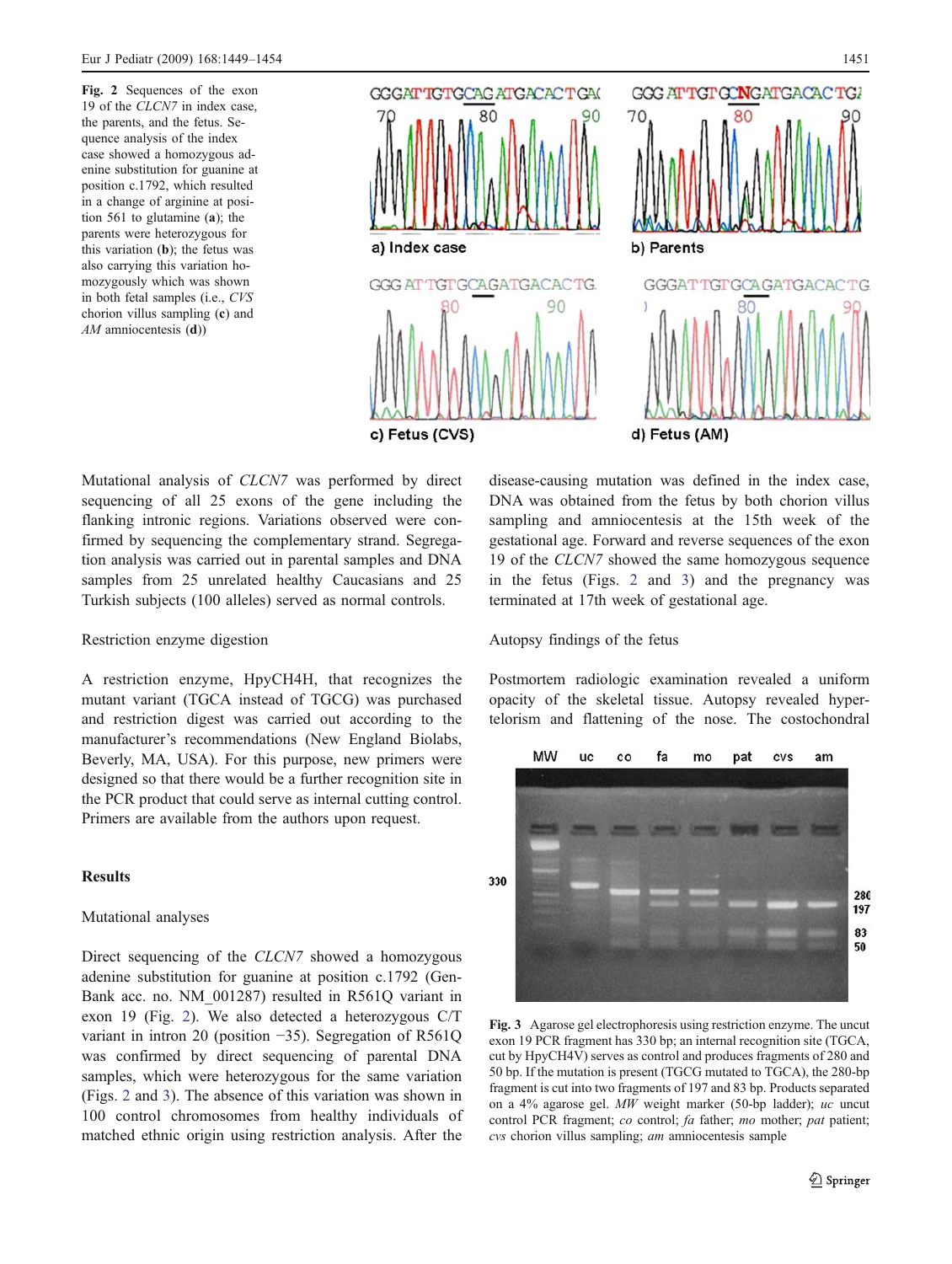<span id="page-3-0"></span>junctions were prominent. Histopathologic examination of the skeletal system showed normal cartilage, including the physeal growth zones. The osseous tissue formed by endochondral ossification exhibited persistence of calcified cartilage matrix, which was surrounded by excessive unremodeled primitive woven bone. There was no evidence of osteoclastic resorption of the bone. The intervening marrow spaces were markedly reduced in size (Figs. 4 and 5). Liver and spleen showed extramedullary hematopoiesis. None of the organs showed lysosomal storage findings.

## Discussion

The first patient had a phenotype typical for autosomal recessive osteopetrosis (ARO) caused by CLCN7 loss of function. Identification of this genetic defect in the index case has yielded prenatal diagnosis, which resulted in an early termination of the pregnancy and autopsy of the fetus that is the first in the literature.

CLCN7 analysis in the index patient revealed a novel homozygous R561Q variant that is also observed heterozygously in the first degree relative parents. This finding suggested that this missense variant is responsible for the phenotype observed. The question if the R561Q exchange is truly responsible for ARO in our patient or is only disease associated still remains to be elucidated in a functional assay. However, the absence of the G1792A transition in the SNP database and in 50 Caucasian and 50 Turkish control chromosomes argues against the possibility that this substitution is just a rare neutral variant. Also, autopsy findings in the fetus point towards a pathogenic



Fig. 4 Normal cartilage in the physeal growth zone and persistence of calcified cartilage (HE, original magnification  $\times$ 20)



Fig. 5 Extremely dense and irregular bone trabecula, nearly all of which have a central core of cartilage (HE, original magnification  $\times$ 100)

role of this variant. In addition, several clues point to a critical role for arginine 561 in CLC-7 function: first, R561Q substitutes a polar residue for a basic one and, second, R561 is absolutely conserved at its corresponding position in CLC-7 and in other members of the family of chloride channels. These data and the apparent evolutionary conservation at least as far down as Caenorhabditis elegans suggest a critical role for this amino acid residue for proper CLC-7 function.

Osteopetrosis is a phenotype caused by several genetic abnormalities showing heterogeneous clinical manifestations. Mutations of several genes lead to impaired bone

Table 1 Variants in CLCN7 gene in the literature

| Variant                            | Mode of inheritance | Reference         |
|------------------------------------|---------------------|-------------------|
| R561Q/R561Q                        | ARO                 | Our family        |
| G203D/G203D                        | IARO                | $\lceil 3 \rceil$ |
| P470Q/P470Q                        | <b>IARO</b>         | $\lceil 3 \rceil$ |
| L766P/L766P                        | ARO                 | $\lceil 5 \rceil$ |
| D145X/D145X                        | ARO                 | [7]               |
| R767Q/R767Q                        | ARO                 | $\lceil 7 \rceil$ |
| G240R/R526W                        | ARO                 | $\lceil 7 \rceil$ |
| M332V/R767W                        | ARO                 | [7]               |
| P249R/S744F                        | ARO                 | $\lceil 7 \rceil$ |
| $L614P$ /del-exon17                | ARO                 | $\lceil 7 \rceil$ |
| $E374X/G306ins-54bp$               | ARO                 | $\lceil 7 \rceil$ |
| Q555X/R762Q                        | ARO                 | [9]               |
| I261F/I261F                        | ARO                 | [10]              |
| $delAfsX395/IVS21+1G\rightarrow A$ | ARO                 | [14]              |

ARO autosomal recessive osteopetrosis, IARO intermediate autosomal recessive osteopetrosis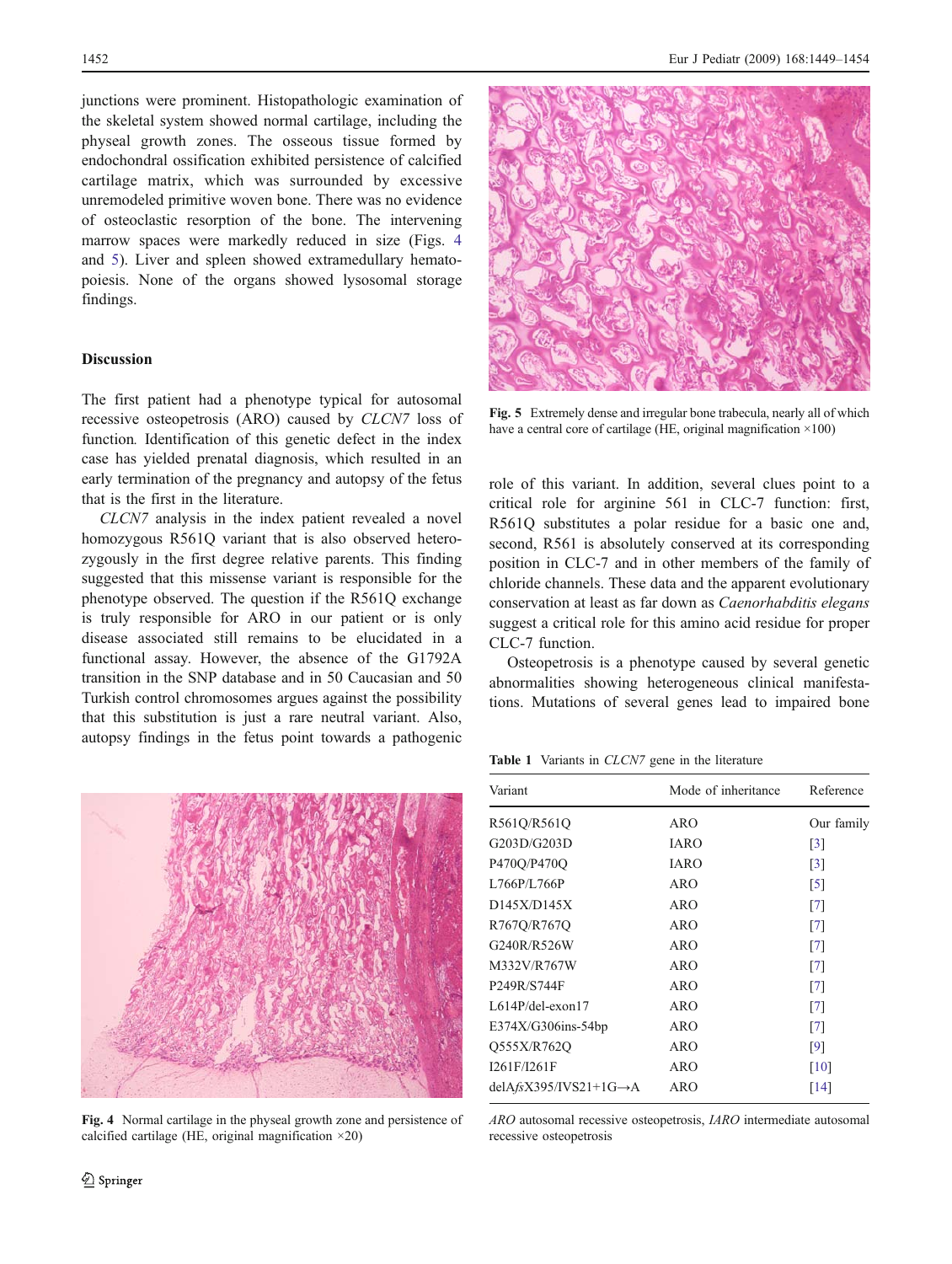<span id="page-4-0"></span>resorption and shared clinical features, which account for skeletal and hematological findings as well as the compression of the cranial nerves. Mutations in CLCN7 have been previously identified in autosomal dominant osteopetrosis type II (ADO II), in some cases of ARO, and more recently in intermediate autosomal recessive osteopetrosis (IARO) (Table [1](#page-3-0)). Distinct mechanisms are likely to be responsible for these phenotypic variabilities with complete loss of function of the chloride channels in malignant ARO, some residual capacity in Cl<sup>−</sup> conductance in intermediate osteopetrosis, and dominant negative effect in ADO II [3, 5, 6, 9]. The original ARO patient was compound heterozygote for a nonsense mutation (Q555X) in exon 18 and a missense mutation (R762Q) in exon 24, which are predicted to cause mRNA degradation and affect protein expression, respectively [9]. Our patient also had a severe motor–mental retardation and blindness as well as marked hepatosplenomegaly suggesting presence of a lysosomal storage disease. Lysosomal storage disease in the brain and retina in addition to osteopetrosis caused by CLCN7 or OSTM1 mutations has been reported [8, 11]. It is difficult to distinguish primary neurological changes related directly to the CLCN7 gene defects and secondary effects caused by skull abnormalities affecting cerebral spinal fluid flow. However, both in animal models and in patients, histological, immunohistochemical, and ultrastructural studies provide evidence of a lysosomal storage, which is responsible for neurodegeneration including retinal atrophy [8, 11]. Visual impairment is frequently observed in patients with severe infantile osteopetrosis and has often been attributed to a compression of the optic nerve by the osteopetrotic process [\[15](#page-5-0)]. There are a few reports regarding central nervous system (CNS) degeneration in patients suffering from malignant infantile osteopetrosis [\[15](#page-5-0)]. Recently, Kasper et al. [8] have shown that CLCN7 disruption leads to a widespread degeneration of the CNS with features of neuronal ceroid lipofuscinosis (NCL), a subtype of human lysosomal storage. An impairment of lysosomal function has been suggested as a common underlying mechanism. NCLs are genetically heterogeneous group of human progressive encephalopathies that are associated with neurocognitive and physical decline and ultimately lead to premature death [\[13](#page-5-0)]. This suggests that observed neurological abnormalities in several patients with osteopetrosis are caused by an NCL-like phenotype directly linked to *CLCN7* [7].

Interestingly, urinary findings of our patient characterized by glucosuria, phosphaturia, markedly elevated urinary beta-2 microglobulin, and tubular proteinuria clearly pointed to tubular dysfunction, which had never been described so far. This finding might be related to deposition of NCL storage material in proximal tubular cells, because it has been shown that this storage material in  $C \text{len}7^{-/-}$  mice has

been prominent in proximal tubular cells of KO but not WT kidneys [8]. However, since we did not demonstrate storage material deposition due to lack of autopsy, this remained speculative in our patient.

It is now possible to perform prenatal diagnosis by courtesy of huge efforts of various groups at least in affected families with known genetic alterations. Taking opportunity to identify the genetic defect in diseased sib, we were able to diagnose the second diseased child at 17th week of gestation, which has resulted in termination. The autopsy showed early typical histopathological changes of osteopetrosis, so the genetic diagnosis was confirmed. This is the first case that has been diagnosed during such an early period of life.

In conclusion, mutation in CLCN7 gene should be looked for in autosomal recessive osteopetrosis. Since it is now possible to make the diagnosis of the disease prenatally, one should make every effort to avoid bearing multiple affected children.

## References

- 1. Balemans W, Van Wesenbeeck L, Van Hul W (2005) Clinical and molecular overview of the human osteopetroses. Calcif Tissue Int 77:263–274
- 2. Bolt RJ, Wennink JM, Verbeke JI et al (2005) Carbonic anhydrase type II deficiency. Am J Kidney Dis 46:e71–e73
- 3. Campos-Xavier AB, Saraiva JM, Ribeiro LM et al (2003) Chloride channel 7 (CLCN7) gene mutations in intermediate autosomal recessive osteopetrosis. Hum Genet 112:186–189
- 4. Campos-Xavier AB, Casanova JL, Doumaz Y et al (2005) Intrafamilial phenotypic variability of osteopetrosis due to chloride channel 7 (CLCN7) mutations. Am J Med Genet A 133A:216–218
- 5. Cleiren E, Bénichou O, Van Hul E et al (2001) Albers–Schönberg disease (autosomal dominant osteopetrosis, type II) results from mutations in the ClCN7 chloride channel gene. Hum Mol Genet 10:2861–2867
- 6. Frattini A, Orchard PJ, Sobacchi C et al (2000) Defects in TCIRG1 subunit of the vacuolar proton pump are responsible for a subset of human autosomal recessive osteopetrosis. Nat Genet 25:343–346
- 7. Frattini A, Pangrazio A, Susani L et al (2003) Chloride channel ClCN7 mutations are responsible for severe recessive, dominant, and intermediate osteopetrosis. J Bone Miner Res 18:1740–1747
- 8. Kasper D, Planells-Cases R, Fuhrmann JC et al (2005) Loss of the chloride channel ClC-7 leads to lysosomal storage disease and neurodegeneration. EMBO J 24:1079–1091
- 9. Kornak U, Kasper D, Bösl MR et al (2001) Loss of the ClC-7 chloride channel leads to osteopetrosis in mice and man. Cell 104:205–215
- 10. Lam CW, Tong SF, Wong K et al (2007) DNA-based diagnosis of malignant osteopetrosis by whole-genome scan using a singlenucleotide polymorphism microarray: standardization of molecular investigations of genetic diseases due to consanguinity. J Hum Genet 52:98–101
- 11. Lange PF, Wartosch L, Jentsch TJ, Fuhrmann JC (2006) ClC-7 requires Ostm1 as a beta-subunit to support bone resorption and lysosomal function. Nature 440:220–223